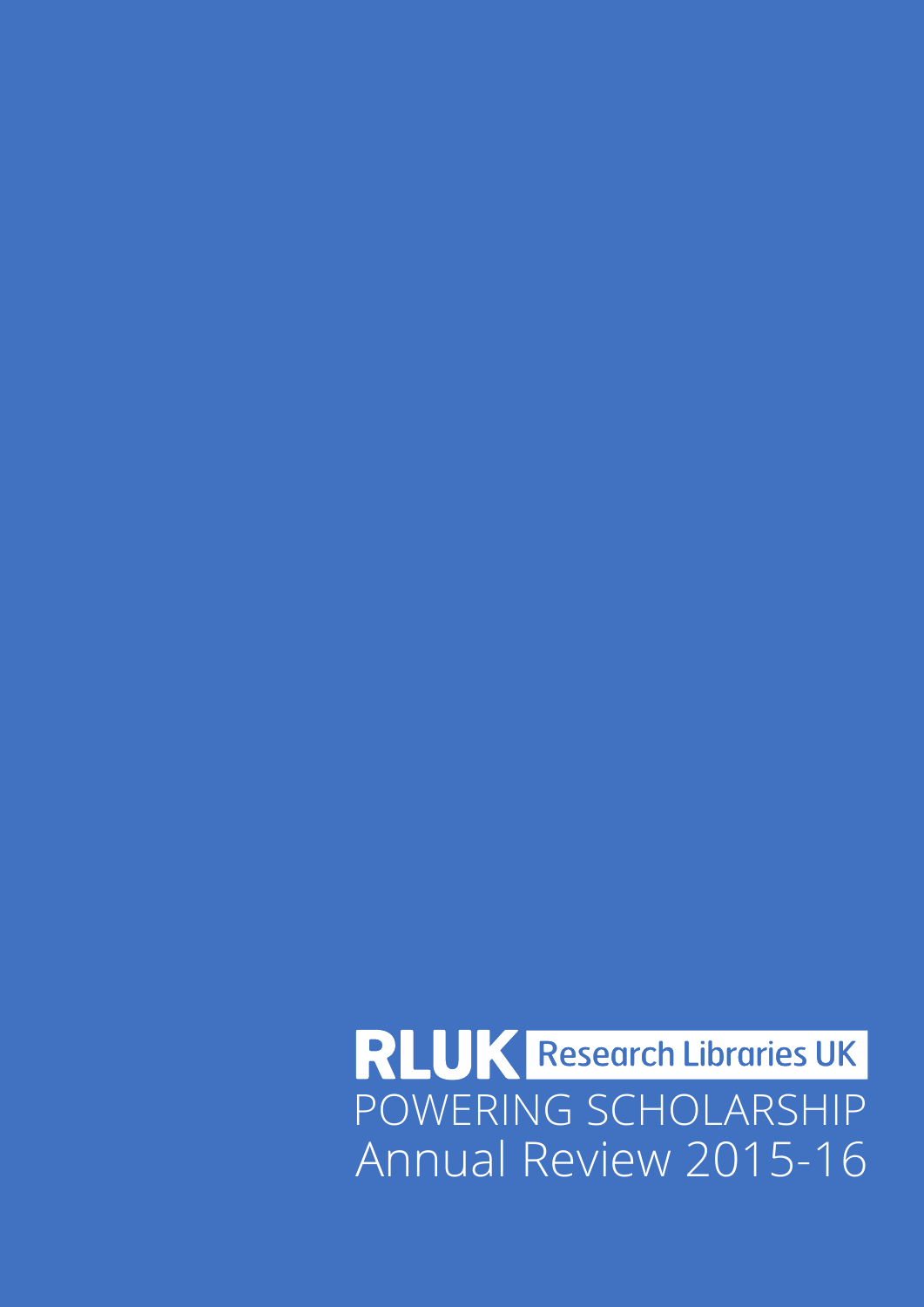# GOVERNANCE AND ADMINISTRATION

#### RLUK CHAIR

John MacColl (University of St Andrews)

#### EXECUTIVE TEAM

Executive Director David Prosser Executive Assistant Melanie Cheung

#### BOARD OF DIRECTORS

Chris Banks (Imperial College London) Caroline Brazier (British Library) Simon Chaplin (Wellcome Trust) Wayne Connolly (Newcastle University) Jess Gardner (University of Bristol) Anne Jarvis (University of Cambridge) (Treasurer) Richard Ovenden (University of Oxford) Jon Purcell (Durham University) John Robinson (SOAS) Phil Sykes (University of Liverpool) Jan Wilkinson (University of Manchester)

#### REGISTERED OFFICE

Senate House Library Senate House Malet Street London WC1E 7HU

#### AUDITORS

Dains LLP 15 Colmore Row Birmingham B3 2BH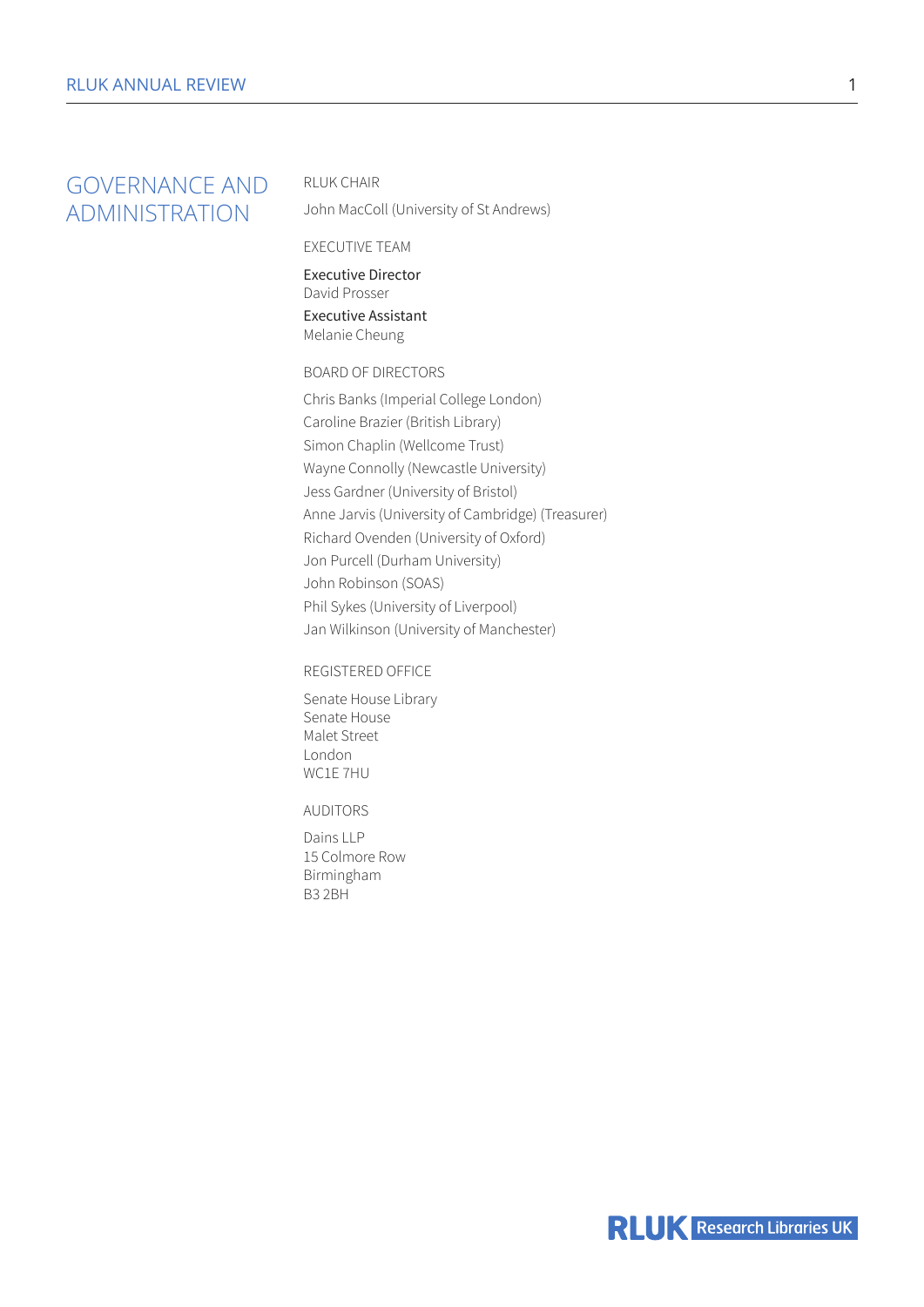## RI UK MEMBERS University of Aberdeen

University of Birmingham University of Bristol The British Library University of Cambridge Cardiff University Durham University University of Edinburgh University of Exeter University of Glasgow Imperial College London King's College London University of Leeds University of Leicester University of Liverpool Senate House Libraries, University of London London School of Ecomonics University of Manchester National Library of Scotland National Library of Wales Newcastle University University of Nottingham University of Oxford Queen Mary, University of London Queen's University Belfast University of Reading Royal Holloway, University of London SOAS, University of London University of Sheffield University of Southampton University of St Andrews University of Sussex Trinity College, Dublin University College London University of Warwick Wellcome Library University of York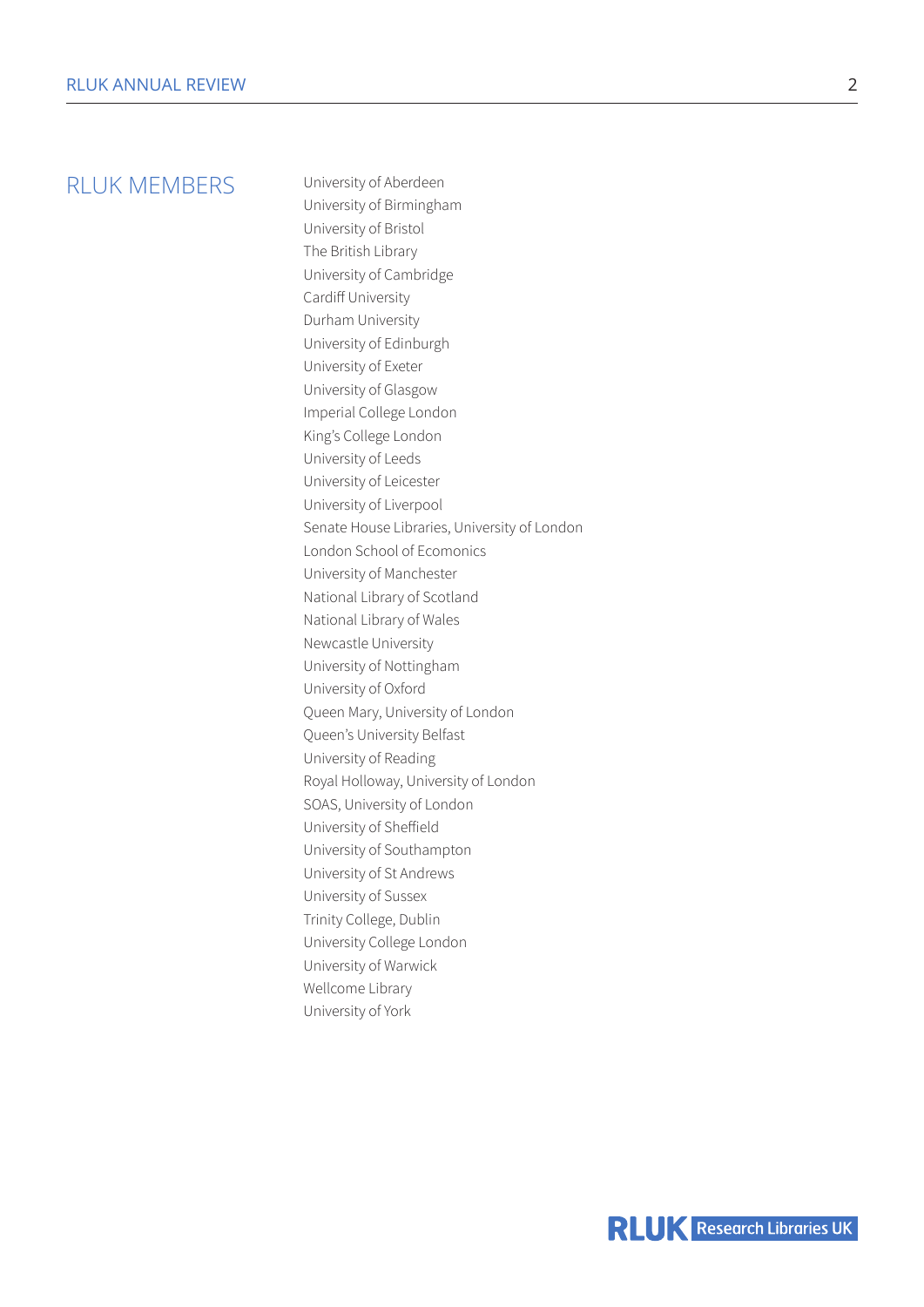$WHO$  WF ARF Research Libraries UK (RLUK) is a consortium of the leading and most significant research libraries in the UK and Ireland.

> Our strength comes from the distinction and influence of our member libraries, and our partnerships with leading organisations in the research and higher education communities.

> Since our formation in 1983 we have led and supported a vast number of initiatives and services that are helping to fulfil our vision of realising the modern research library.

 $\bigcap$  IR MISSION We work with our members, our partners and the wider research community to shape the research library agenda, and contribute to the wider knowledge economy through innovative projects and services that add value and impact to the process of research and researcher-training.

OUR STRATEGIC PLAN. We launched Powering Scholarship in 2014, which outlined the five key strategic areas that we believed would be of the highest priority for research libraries over the next few years:

- A collective approach: reshaping the modern research library collection
- Open scholarship: creating a new environment for the communication of research outputs
- Nothing hidden, nothing lost: exposing and exploiting our collections
- Mapping a changing research landscape: the role of libraries in research and researcher training
- A creative community: nurturing leadership, innovation and skills throughout our libraries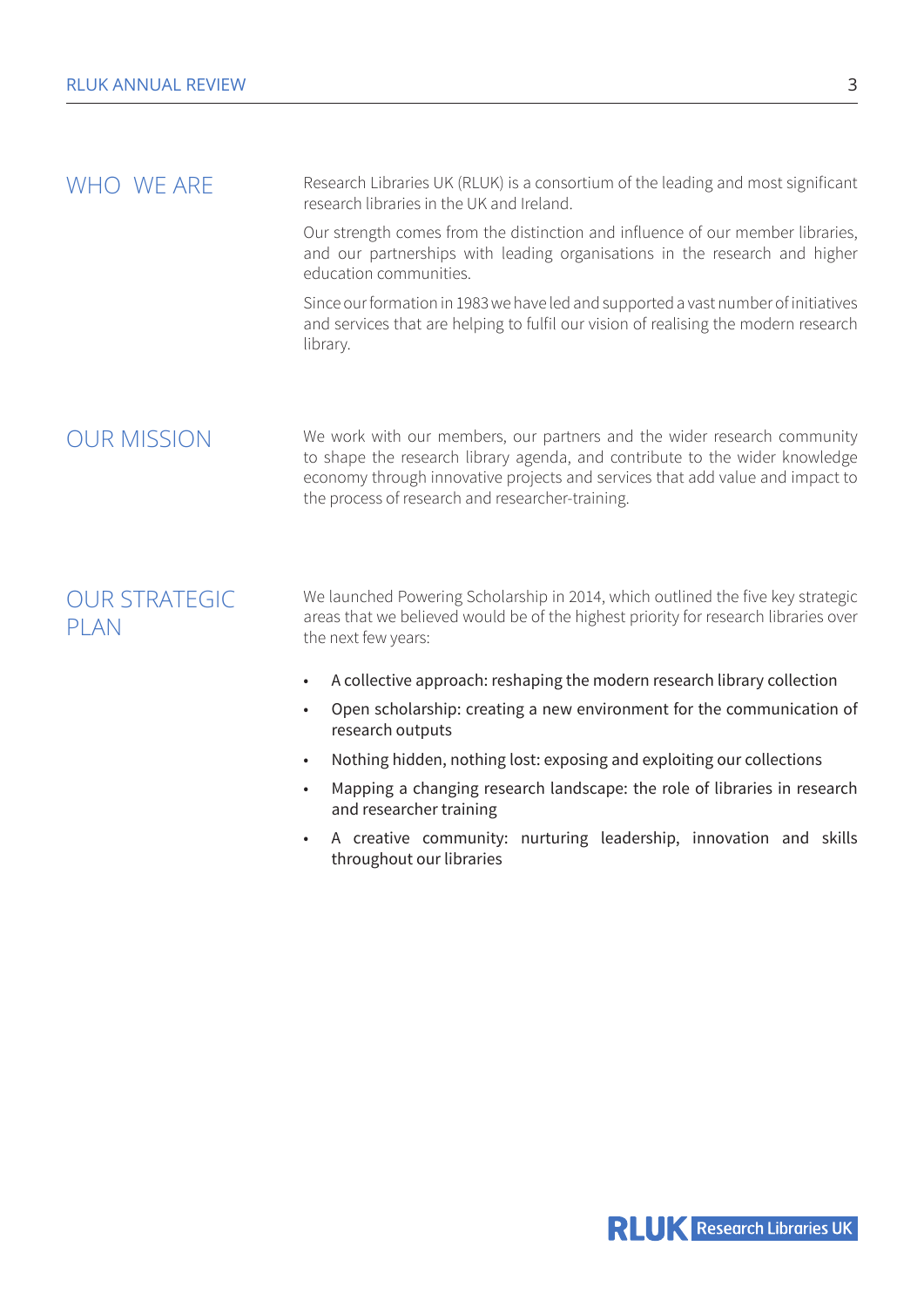# STRATEGIC ACTIVITIES

## SHARED PRINT MANAGEMENT

Investigating the feasibility of an above campus solution to the management of print monographs is one of the key objectives in our current strategy.

National or even regional initiatives have potential savings for HE as a whole, in terms of space and overheads: where shared print holdings can be identified as the basis for common stores, library space can be redeployed e.g. for improved teaching and social learning spaces for undergraduates. Researchers will also benefit from the ability to pinpoint unique collections more easily, and to see where thematically related collections are held.

In the Spring of 2015 RLUK held a well-attended workshop to scope both the policy and practical developments of a shared print management system for both RLUK members and the wider HE community.

### PARTNERSHIP WITH OCLC

RLUK signed a partnership agreement with OCLC which gave RLUK members the opportunity to load their bibliographic metadata into WorldCat, the most comprehensive global network of data about library holdings and services. This data will be used to facilitate better understanding and visibility of these resources for both RLUK as a group, and for individual members of the consortium.

OCLC Research will conduct an analysis of the collective RLUK bibliographic data, which will help us to identify key strengths across collections and will be a vital step in moving towards a shared collection management system. Two OCLC working groups consisting of staff from RLUK member libraries were established to explore the collection analysis project and an OCLC collection management software trial.

A blog series focused on the work stemming from this partnership was established on the RLUK website.

## OPEN SCHOLARSHIP

Two working groups were established to oversee and take forward our strategic work on open scholarship. The Ethical and Effective Publishing Group (EEPG) is mandated to pursue the interests of RLUK in relation to the purchasing of scholarly information content and services from publishers and others. It also acts as the main liaison point between RLUK and Jisc Collections. The Open Access Publisher Processes Group (OAPP) is responsible for working collectively with publishers to resolve problems, improve processes and achieve a better understanding of how best to support researchers and funders.

RLUK continues to inform debates around scholarly communications and guide the direction of travel for the UK. David Prosser, Executive Director of RLUK, sits on the Electronic Information Resources Working Group (EIRWG), which advises Jisc Collections on big deal negotiations with publishers. He is also part of the Organising Committee for the series of CERN Workshops on Innovations in Scholarly Communications with the latest meeting being held in the summer of 2015. RLUK is also represented on the Universities UK Open Access Group.

RLUK is committed to supporting external organisations whose missions align with our objectives in this area, and where we have recognised that a more formal partnership may prove beneficial for our members. As such we became a consortial member of the Directory of Open Access Journals (DOAJ) and a patron member of the Association of European University Presses.

RLUK was a signatory to the Confederation of Open Access Repositories (COAR) statement against Elsevier's sharing and hosting policy that impedes open access and sharing of scholarly articles, and to the San Francisco Declaration on Research Assessment.

RLUK has also contributed to Jisc's *Unpicking the open access lock* guide to help institutions implement open access, and a Jisc thought-piece on academic journal markets.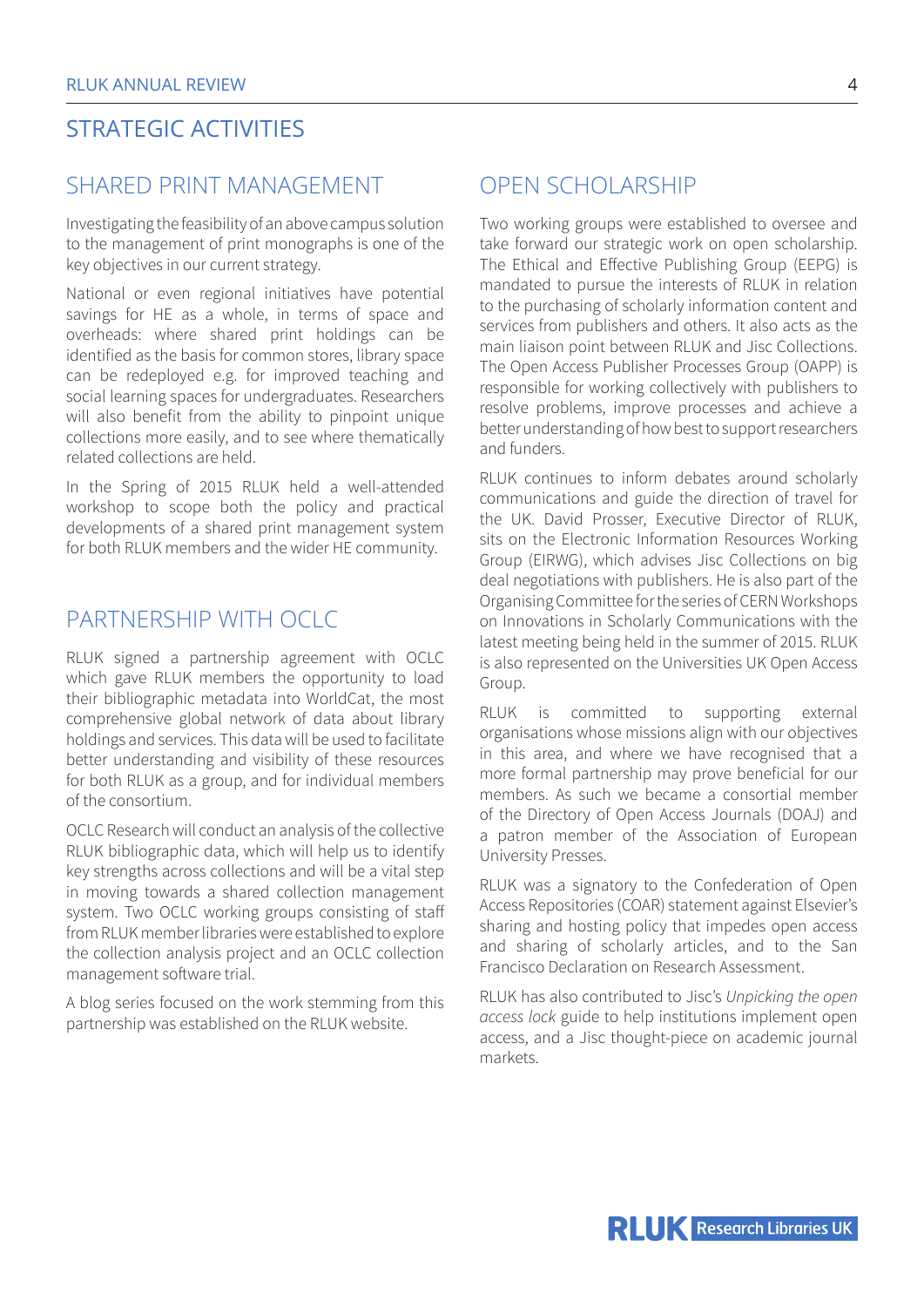# STRATEGIC ACTIVITIES

## ASSOCIATE DIRECTORS NETWORK

The Associate Directors' Network (ADN), which was established to encourage succession planning within research libraries and to provide an environment within which those aspiring to be Directors can network and learn, has continued to thrive since its inception in 2011. Two new convenors were elected at the November 2014 Conference: Tracey Stanley (Cardiff) and Mike Wall (Bristol). The energies of the ADN during this period have focused on developing a revitalised mentoring programme, which could expand beyond Director and Associate Director level, and on exploring the role of the research library in digital humanities.

The ADN holds two independent meetings per year. Members of the ADN have been formally assigned to all of RLUK's strategic working groups to contribute and channel their own expertise and experience and those of their colleagues, helping to facilitate a more open and fertile dialogue between RLUK's Board and Members.

## THE NATIONAL ARCHIVES

RLUK's partnership working with The National Archives (TNA) was formalised through the signing of a Memorandum of Understanding between our organisations. The MoU sets out our shared interests and priorities and provides a framework for collaborative projects, which during this year has included a published guide on instigating and sustaining long-term collaboration between archives and HE institutions, and brief secondments of the RLUK Deputy Director and a Board Director to TNA.

The RLUK and TNA partnership began in 2013 with the first in a collaborative conference series that aims to encourage discussion on a wide range of issues concerning the engagement with, preservation, digitisation and promotion of special collections.

Since then we have jointly commissioned a *Guide to collaboration between the archive and higher education sectors*, are exploring further joint research studies and programmes for staff exchanges and continue to work collaboratively on the 'Discovering Collections, Discovering Communities' conference series.

### SERVICE STANDARDS

The RLUK Working Group on Service Efficiency investigated the extent to which a core set of performance measures could be shared across RLUK members. Led by Tracey Stanley (Cardiff), the intention was to establish whether it would be possible to share a knowledge base of performance measures, reducing duplication of effort in devising and defining service standards across RLUK members, and enabling some benchmarking on process and service efficiencies between institutions.

The first collection of data took place in the autumn of 2014, with a workshop held at the end of the academic year to gather feedback on improvements of data collection and establish the standards as an RLUK 'kitemark'.

### NEW MEMBERS

RLUK was delighted to welcome Royal Holloway, University of London and the Universities of Leicester, Reading and Sussex to the consortium in 2015.

RLUK Chair, John MacColl, commented, 'All four of our new member libraries were able to demonstrate their commitment to the values of RLUK, and we are sure that they will improve our existing organisation. They will bring new insights to the challenges we face both institutional and collective, delivering innovative research support services, and refreshing our approaches to the enduring task of building and caring for collections'.

### MEMBERSHIP SURVEY

As RLUK evolves with the adoption of the new strategy, changes to staffing within the Executive Team and a growing membership, the RLUK Board wanted to ensure that RLUK remained focused on the needs of its members. Late in 2015 a membership survey was sent out to assess the priorities and concerns of member institutions.

The responses received were a significant topic for the RLUK Board at their strategic retreat in December and will feed into the future direction of RLUK's strategic activities and communications with members.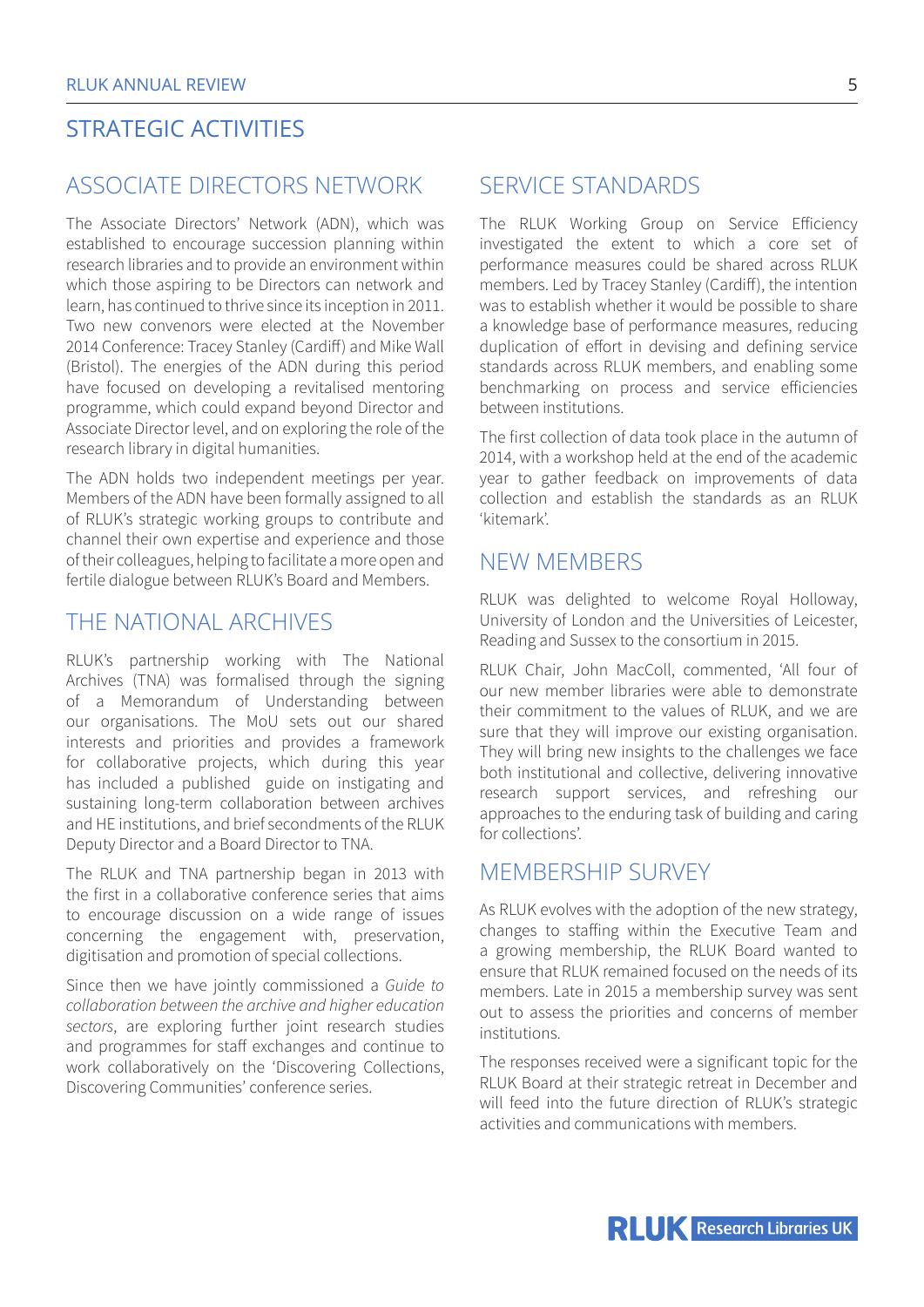## CONFERENCES AND EVENTS

## DCDC CONFERENCE

The third 'Discovering Collections, Discovering Communities' Conference was held at The Lowry, Salford Quays in October 2015. This conference series is held jointly with The National Archives and the 2015 event welcomed almost 450 delegates from a wide range of organisations across the archive, library, museum and academic communities, to come together to explore how collection holders are engaging with audiences in the digital age.

Keynote presentations were given by Simon Chaplin (Wellcome Trust), Valerie Johnson (The National Archives), Simon Tanner (King's College London), and Lucie Burgess (Oxford).

The conference will return to The Lowry in October 2016.



### LEEDS MEMBERS' MEETING

The 2015 Spring Members' Meeting held in Leeds focused on two emerging areas of interest for the modern research library:

Susan Gibbons (Yale), Sue Mehrer (Cambridge) and Penny Hicks (Manchester) discussed how ethnographic research and marketing methodology can be used to gain a greater understanding of library users, and how library strategy, services and design are being shaped by such user intelligence.

A session on new platforms for research and discovery saw Alex Humphreys (JSTOR) describe how JSTOR Labs are approaching digital innovation through user-driven development. Andrew Dudfield (BBC) introduced the Research and Education Space, an online platform that will hold documents, data, images, TV and radio for developers and publishers to use in building new products, tools and services.

### WARWICK MEMBERS' MEETING

RLUK joined with the University of Warwick Library in the autumn of 2015 to help celebrate the University's 50th anniversary.

The Library hosted a symposium on the future of the academic library, with an international roster of distinguished speakers, including Jim Neal (Columbia), Anja Smit (Utrecht), David Groenewegen (Monash), and RLUK Chair John MacColl.

Chris Banks (Imperial) and Simon Bains (Manchester) led a workshop outlining the development of a UK Scholarly Communications Licence, and the meeting was also an opportunity for members to hear from Lorcan Dempsey about OCLC Research's work to analyse the RLUK collective collection.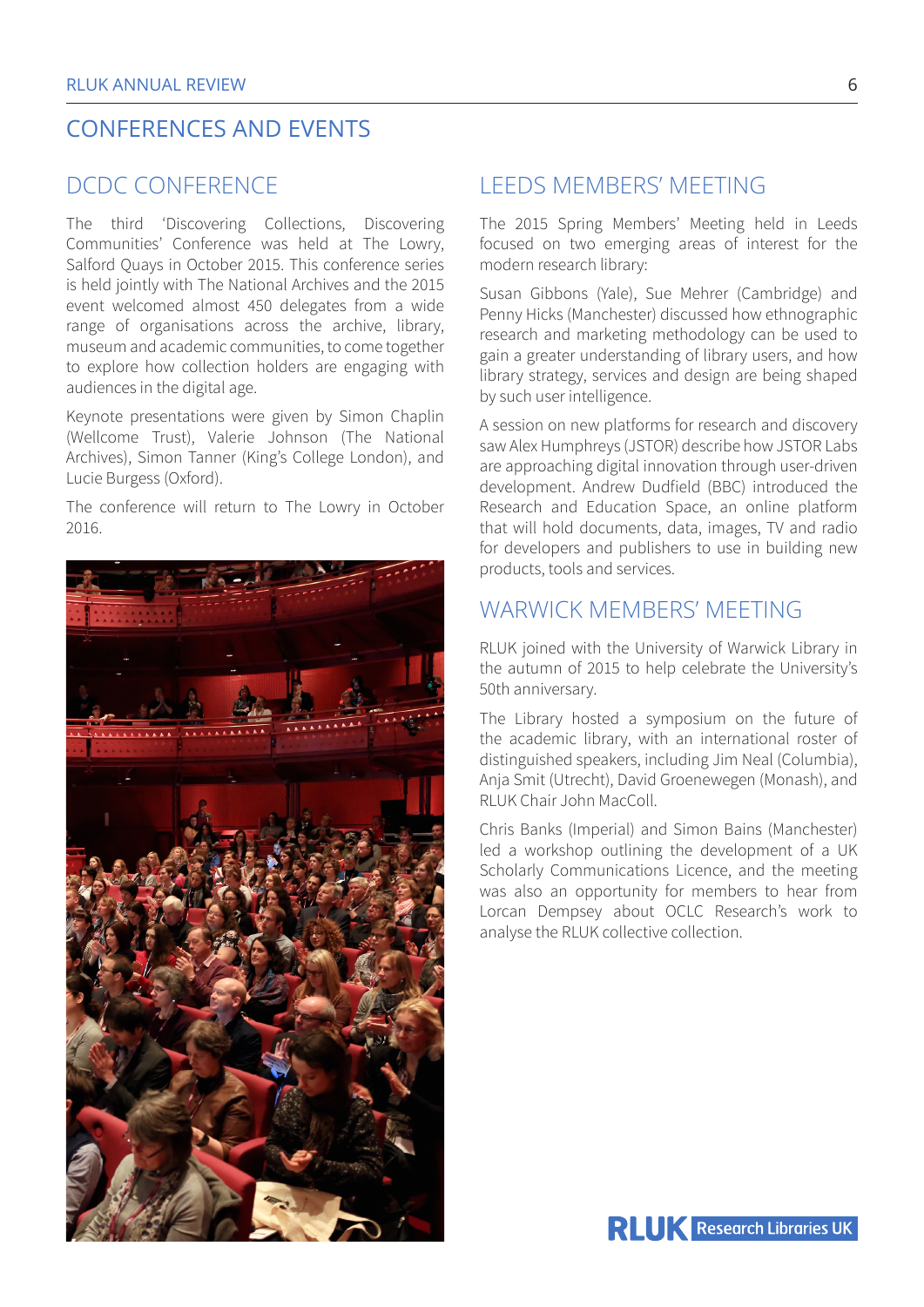# SUMMARY OF FINANCIAL ACTIVITIES for the year ended 31 July 2015

|                                                 | Unrestricted<br>funds 2015 £ | Total funds<br>2015 £ | Total funds<br>2014 £ |
|-------------------------------------------------|------------------------------|-----------------------|-----------------------|
| <b>Incoming resources</b>                       |                              |                       |                       |
| Incoming resources from generated funds         |                              |                       |                       |
| Voluntary income<br>Investment income           | 312,800<br>344               | 312,800<br>344        | 312,800<br>2,332      |
| Incoming resources from charitable activities   | 74,700                       | 74,700                | 28,535                |
| <b>Total incoming resources</b>                 | 387,844                      | 387,844               | 343,667               |
| <b>Resources expended</b>                       |                              |                       |                       |
| Charitable activities                           | 429,660                      | 429,660               | 379,655               |
| Governance costs                                | 53,500                       | 53,500                | 56,810                |
| Total resources expended                        | 483,160                      | 483,160               | 436,464               |
| Total funds at 1 August 2014                    | 554,755                      | 554,755               | 647,552               |
| Total funds at 31 July 2015                     | 459,439                      | 459,439               | 554,755               |
| <b>Fixed assets</b>                             |                              |                       |                       |
| Tangible assets                                 |                              | 1,691                 | 1,241                 |
| <b>Current assets</b>                           |                              |                       |                       |
| Debtors                                         |                              | 105,023               | 40,661                |
| Cash at bank                                    |                              | 508,808               | 645,481               |
| Creditors (amounts falling due within one year) |                              | (156,083)             | (132, 628)            |
| Net current assets                              |                              | 457,748               | 553,514               |
| Total assets less current liabilities           |                              | 459,439               | 554,755               |
| <b>Total funds</b>                              |                              | 459,439               | 554,755               |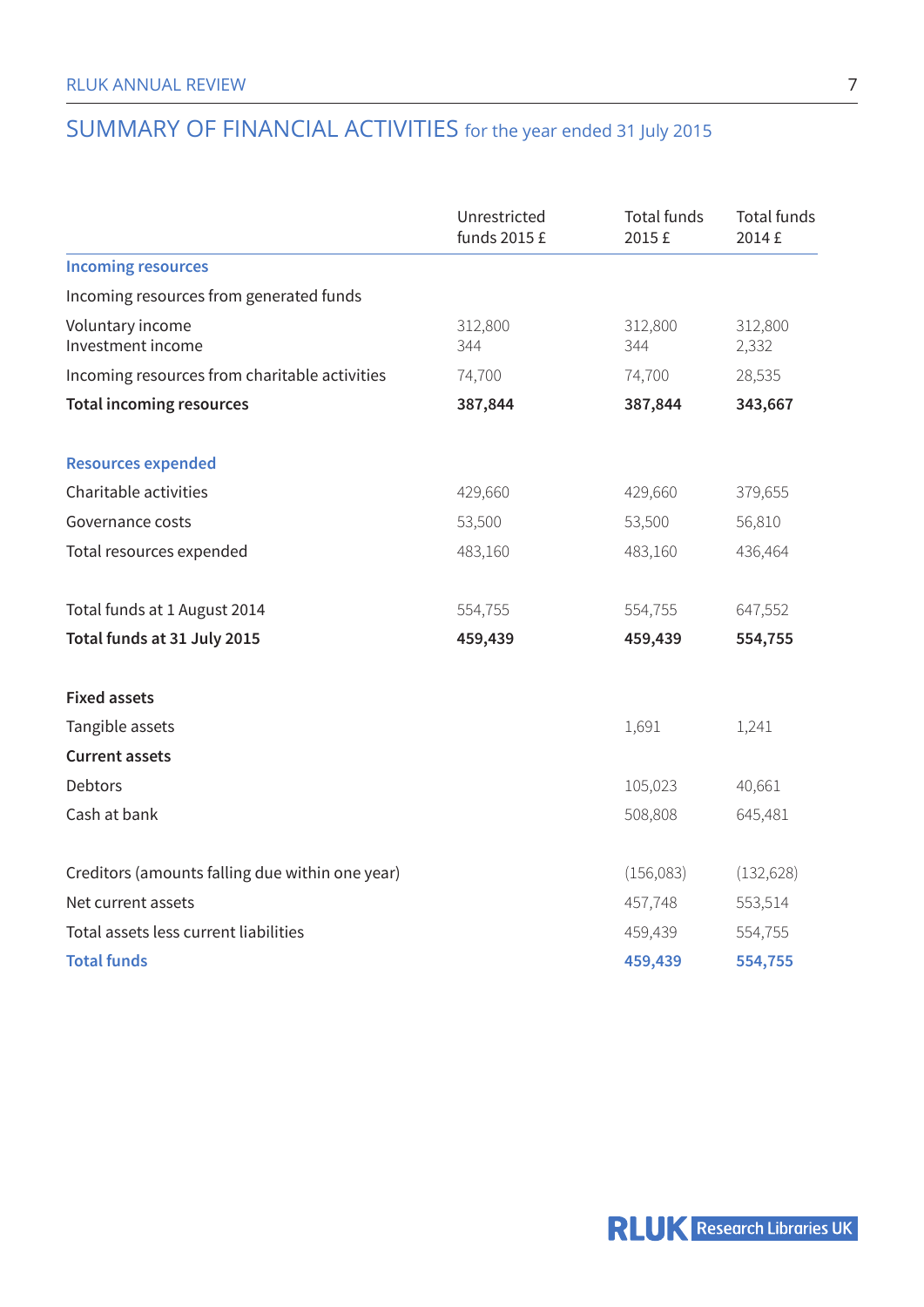## NOTES ON FINANCIAL ACTIVITIES

#### Basis of preparation of financial statements

The financial statements have been prepared under the historical cost convention and in accordance with the Statement of Recommended Practice (SORP), 'Accounting and Reporting by Charities' published in March 2005, applicable accounting standards and the Companies Act 2006. A summary of the principal accounting policies which have been applied consistently, except where noted is set out below.

#### Company status

The company is a company limited by guarantee and having no share capital; the liability of the members is limited to £1

#### Fund accounting

General funds are unrestricted funds which are available for use at the discretion of the Trustees in furtherance of the general objectives of the company and which have not been designated for other purposes.

Designated funds comprise unrestricted funds that have been set aside by the Trustees for particular purposes. The aim and use of each designated fund is set out in the notes to the financial statements.

#### Incoming resources

All incoming resources are included in the Statement of Financial Activities when the company has entitlement to the funds, certainty of receipt and the amount can be measured with sufficient reliability.

#### Resources expended

Expenditure is accounted for on an accruals basis and has been included under expense categories that aggregate all costs for allocation to activities. Where costs cannot be directly attributed to particular activities they have been allocated on a basis consistent with the use of the resources.

Governance costs include costs of the preparation and examination of statutory accounts, the cost of Trustee meetings and cost of legal advice to Trustees on governance and constitutional matters.

Support costs are those associated with administration, IT and establishment that are charged centrally. These are then apportioned on a basis consistent with the use of the resource. Governance costs are those incurred in connection with administration of the company and compliance with constitutional and statutory requirements.

#### Related party transactions

Due to the nature of the charitable company's activities and the compositon of the Board it is inevitable that transactions may take place with organisations in which a member of the Board may have an interest. All transactions involving organisations in which a member of the Board may have an interest are conducted at arm's length and in accordance with the respective organisations' normal procurement procedures.